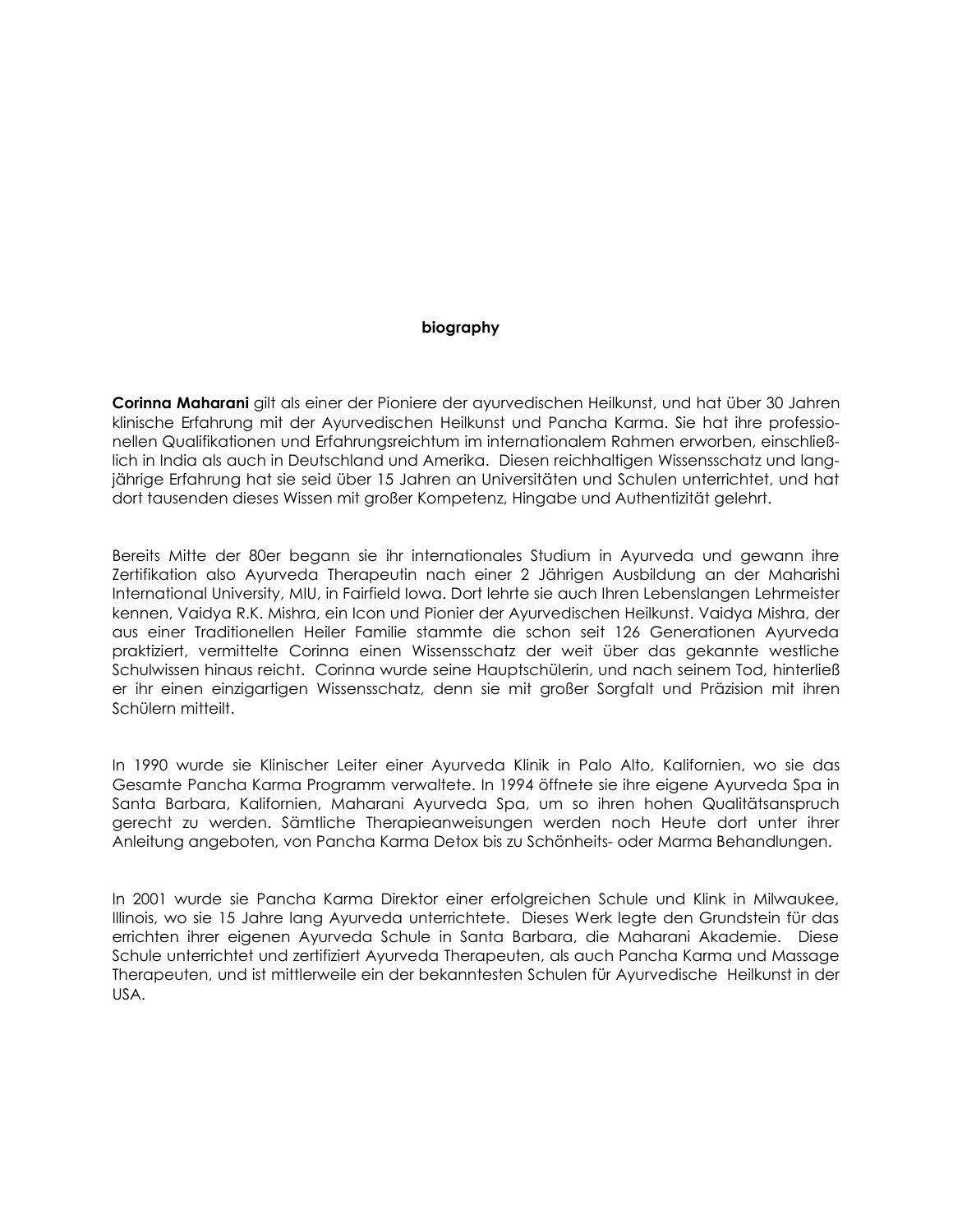#### The 3 Gateways of Learning with Corinna

The Maharani Academy has a unique signature style of training. Through the 3 Gateways of Learning, we help students grasp the material intellectually, soulfully, and tactfully, to bring a sense of grace and professionalism into everything they do. Training practitioners to build sustainable practices that promote radiant health, committed self-care, and artful living raises the standards of wellness and brings restorative balance and happiness to people, one treatment at a time.

# The signature teaching style of Corinna:

The world needs healers. We implement our signature style of teaching through the Three Gateways of learning, represented in all workshops and classes. Students grasp the material intellectually, soulfully, and tactfully, to bring a sense of graceful confidence and professionalism into everything they do. The Three Gateways are: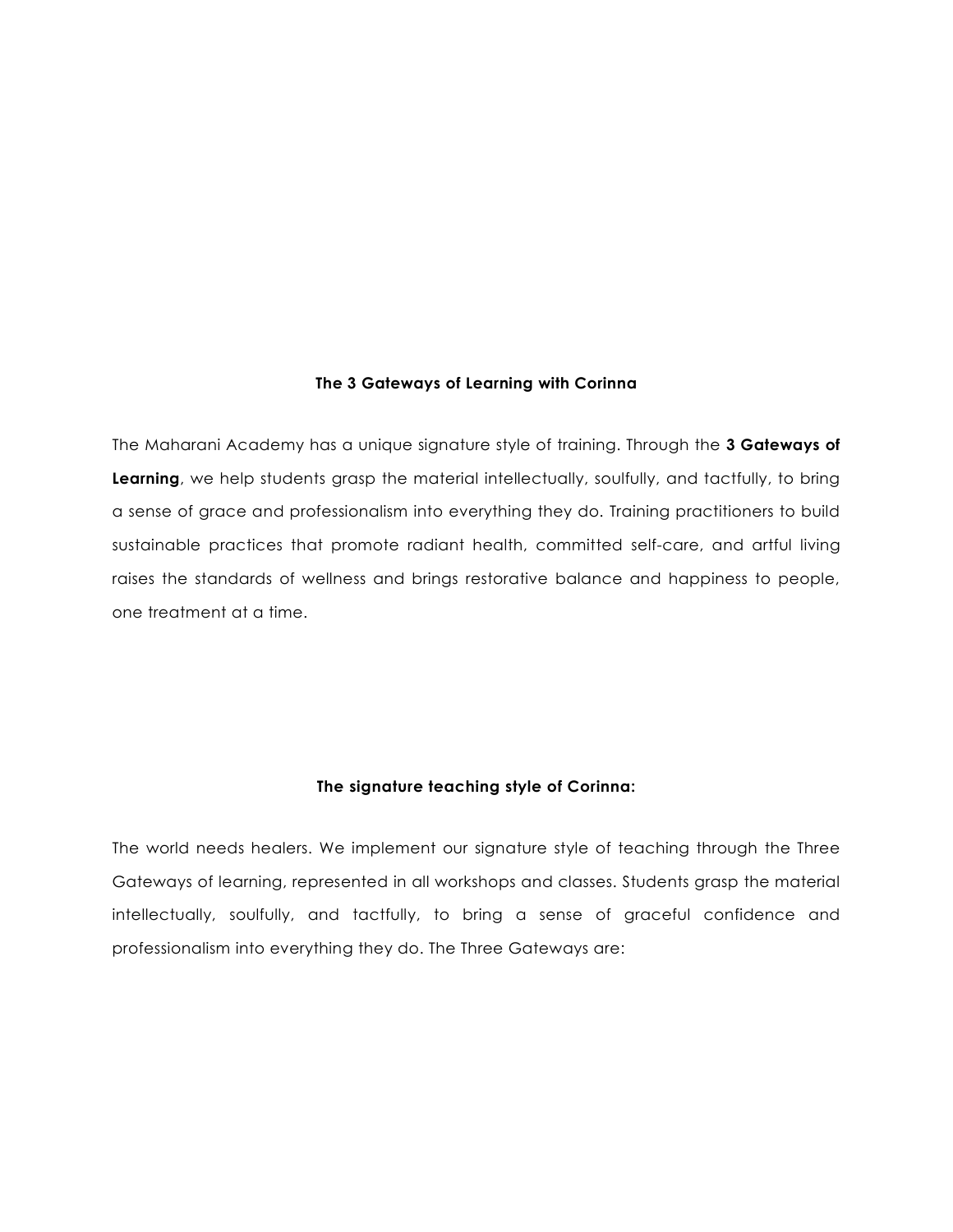## 1: Inner Wisdom

Access your inner, pure consciousness, and tap into a fountain of intuitive wealth and understanding while performing Ayurvedic healing therapies. At the Maharani Academy, students learn how to follow their inner guidance and access their inner wisdom. By implementing different modalities into their lives as they study and train, they build confidence and skill that inspire and inform all that they do. Prana always guides us and with practice, we learn to tune in and allow it to speak to us and through us. We are all both teacher and student. Learning to connect to our inner wisdom is a joyful process of expanding trust. Over time, students find they achieve ease and grace as they perfect their ability to channel the flow of Prana toward that which needs to be balanced.

# 2: Precision Touch

Students learn the ancient hands-on techniques and protocols with precision, to maintain the purity of this ancient knowledge. This rigorous and elegant approach is based on the wisdom of the founder's teacher, Vaidya R. K. Mishra, whose Ayurvedic lineage can be traced back 126 generations to when his family were the royal healers or Vaidya to the Maharajas and Maharanis at the royal court in ancient India.